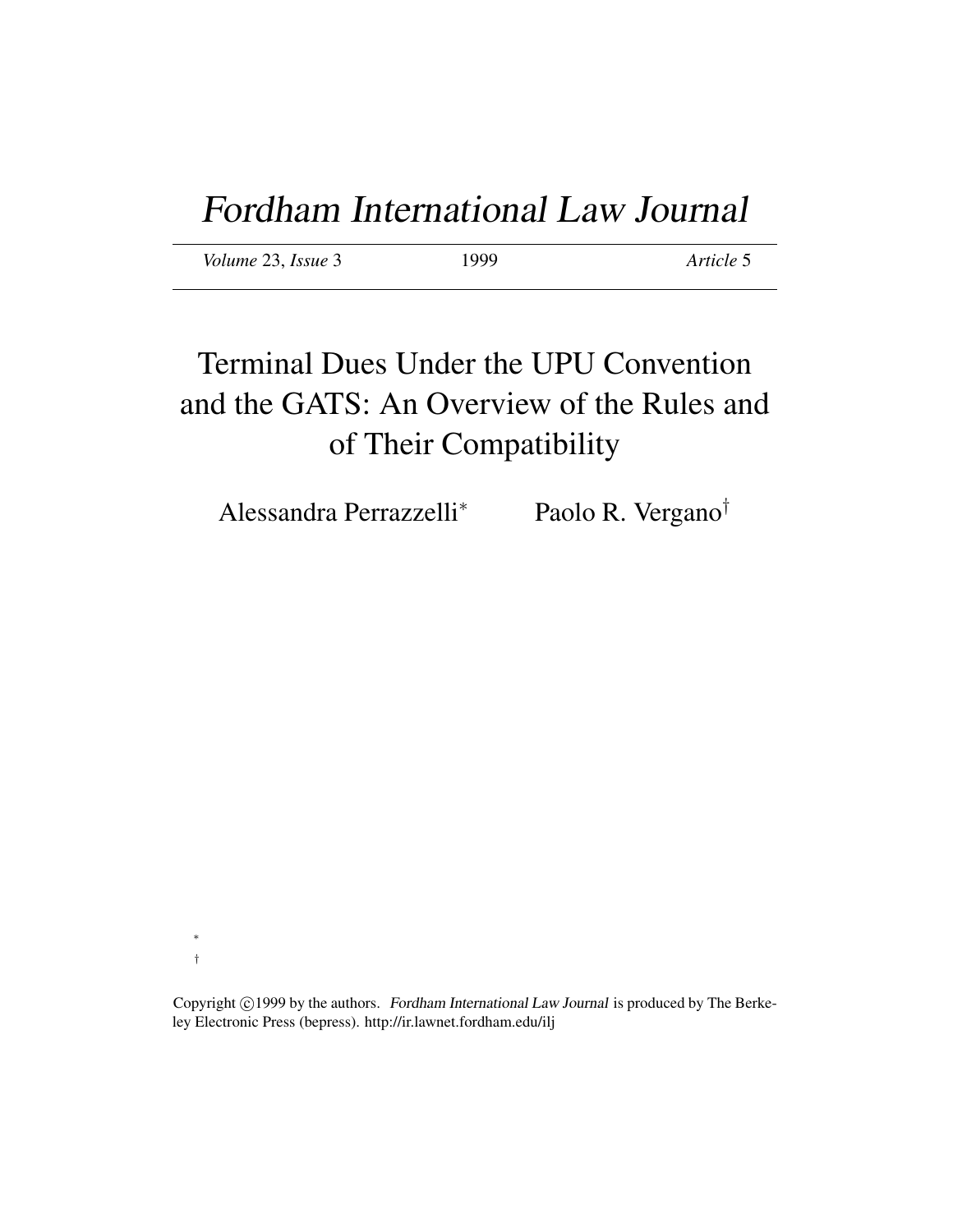# Terminal Dues Under the UPU Convention and the GATS: An Overview of the Rules and of Their Compatibility

Alessandra Perrazzelli and Paolo R. Vergano

#### Abstract

Technical issues pertaining to re-mailing and terminal dues are not within the scope of this analysis. Similarly, no reference will be made to otherwise crucial aspects of the EC's competition law arising from REIMS II and the matters that are currently being litigated in the European Court of Justice. Our attention will focus on a potential conflict that has only recently been considered. This issue of legal compatibility relates to the necessity that terminal dues be measured against the fundamental "Most-Favored-Nation" ("MFN") principle of the World Trade Organization ("WTO") as provided by the General Agreement on Trade in Services ("GATS").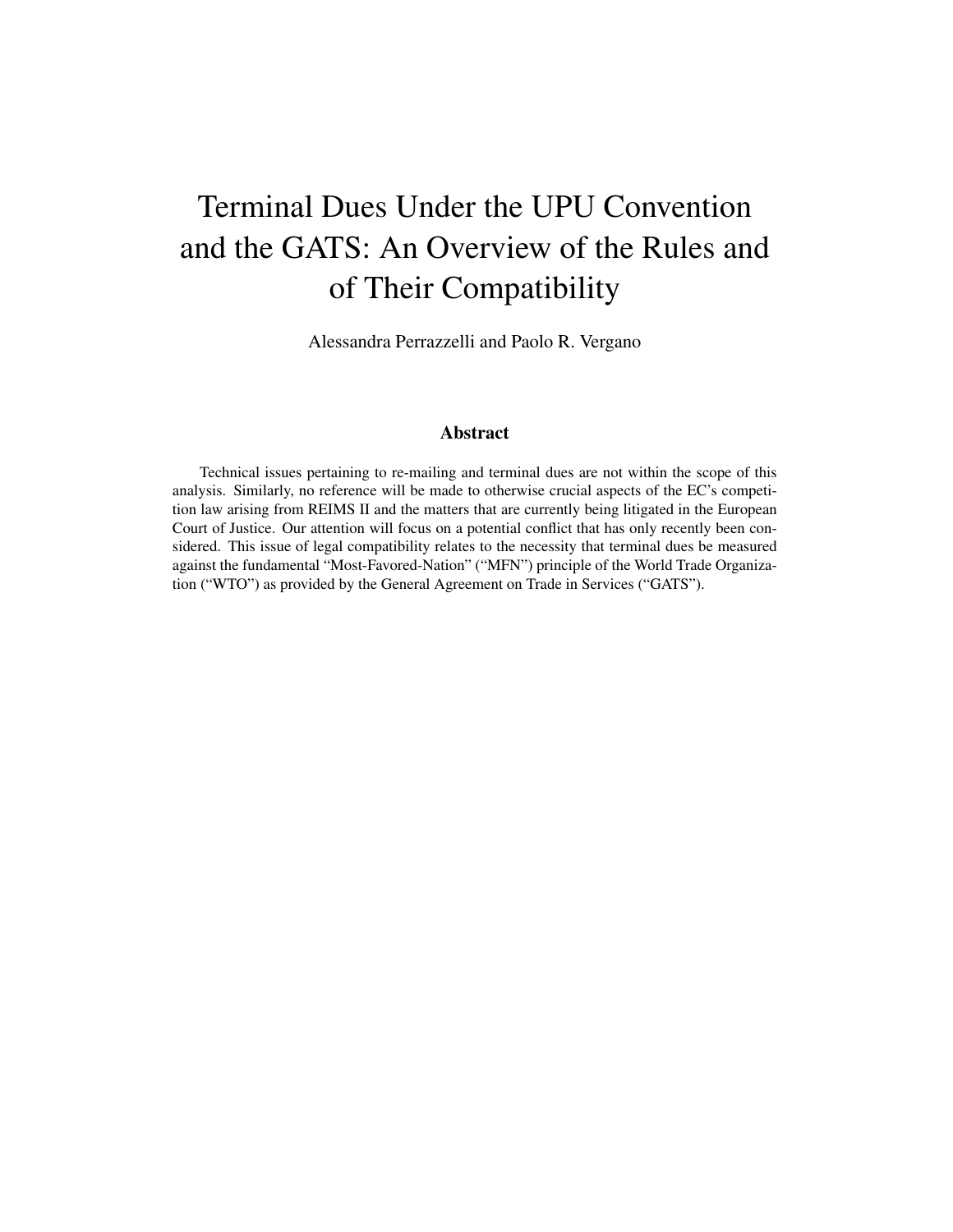## TERMINAL **DUES UNDER** THE **UPU CONVENTION AND** THE **GATS: AN** OVERVIEW OF THE **RULES AND** OF THEIR COMPATIBILITY

*Alessandra Perrazzelli\* and Paolo R. Vergano\*\**

#### *INTRODUCTION*

Terminal dues' have evolved from a simplified form of payment for weight imbalances in mail exchanges to a system that, for the largest mail exchanges, provides payment for work performed, as measured **by** the number of items delivered. At the 1994 Seoul Congress, the Universal Postal Union **("UPU"** or "Union") adopted the principle that payment for bulk or commercial mail should be linked to the prices customers pay in the country of delivery. This evolution followed the specific changes that occurred in the market and in the regulatory environment. One of these changes has been the sharp increase in the offering and use of services such as hybrid mail, $2$  or re-mailing.

Re-mailing, in particular, involves the shipment of bulk mail from one country **("A")** to the national post office of another country ("B"), where it is posted either back to country **A,** to destinations within country B, or to destinations in a third country **("C").** These techniques are known, respectively, as **ABA,** ABB, and ABC re-mailing.<sup>3</sup> Re-mailing was introduced because

**1.** Terminal dues are defined as the remuneration of universal service providers for the distribution of incoming cross-border mail comprising postal items from another Member State or from a third country.

2. **A** hybrid mail service is a new value added postal service that combines the processing of communications in electronic form with the handling of normal physical letters. This service has developed in response to technological change and increasing competition from alternative methods of communication. However, at least at one stage of the value chain of hybrid mail, traditional physical letters still exist and need to be handled and, ultimately, delivered.

**3.** In the **ABA** re-mailing, the mail originating in Country **A** is transported **by** pri-

**<sup>\*</sup>** Partner, O'Connor and Company, European Lawyers, Brussels, Belgium.

**<sup>\*\*</sup>** Associate, O'Connor and Company, European Lawyers, Brussels, Belgium. The authors would like to thank Professor Joel R. Reidenberg of the Fordham University School of Law, Uta Klinkers of the European Commission, and Francesca Coratella of Poste Italiane **S.p.A.** for their assistance and encouragement. The opinions expressed in this Essay, however, are the authors' own.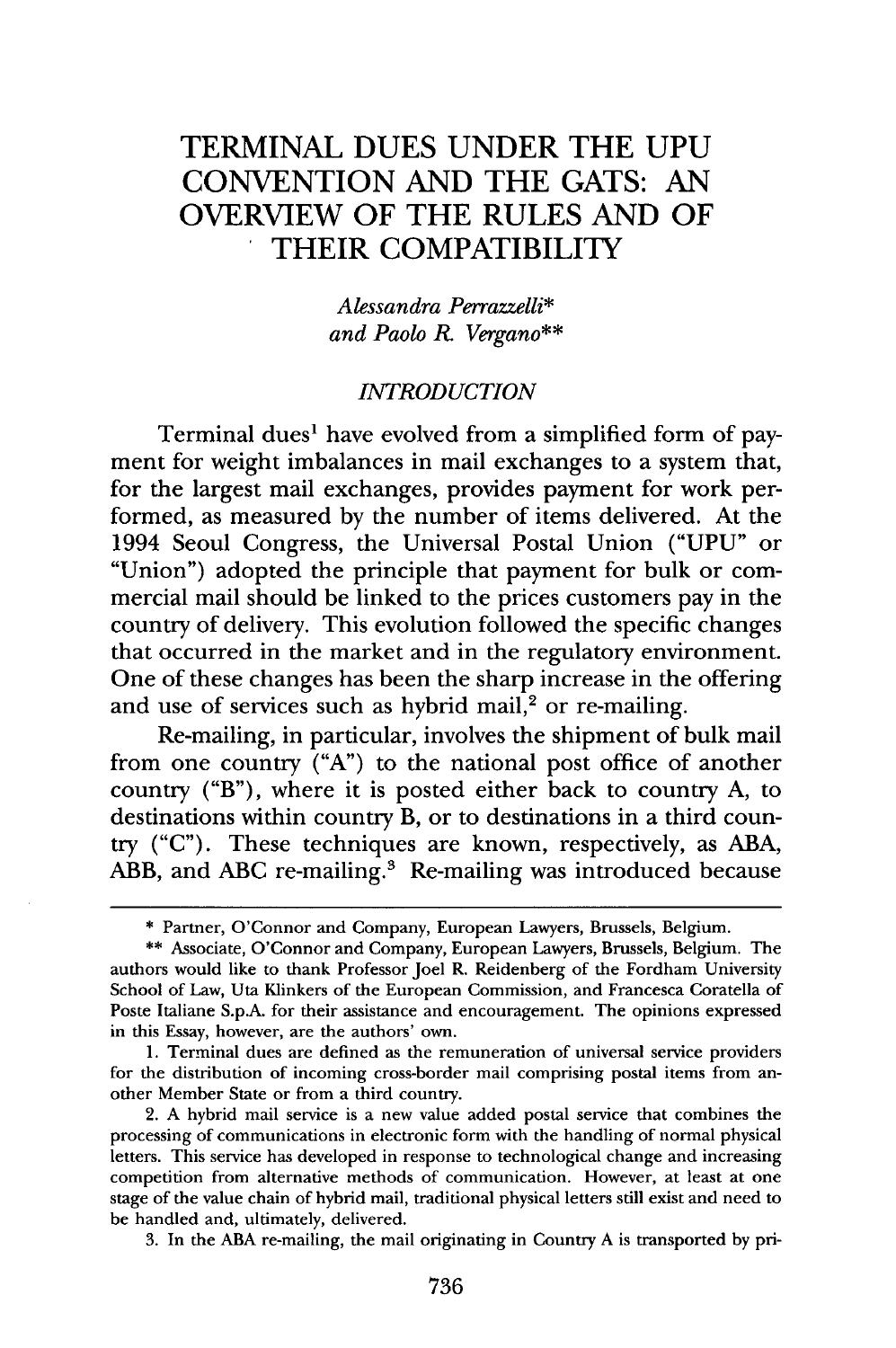postal costs and post office efficiency vary from country to country.

Re-mailing allows businesses that depend on bulk or direct mail4 to purchase the most competitive and efficient service from wherever they are located. Several postal operators, however, have argued that re-mailing constitutes an abuse of the terminal dues mechanism by domestic senders who send their mail items-which are generally addressed to addressees in the senders' home country or to a third country-via a foreign postal company where the postal costs are lower. These issues concerning re-mailing and terminal dues recently have become the focal points of attention and negotiation within the UPU and the European Community ("EC"). The Commission for the European Communities ("Commission") has been notified of an October 31, 1997 agreement on terminal dues among postal operators, the Agreement for the Remuneration of Mandatory Deliveries of Cross-Border Mails ("REIMS II"). Various cases also are pending in the European Court of Justice.

Technical issues pertaining to re-mailing and terminal dues are not within the scope of this analysis. Similarly, no reference will be made to otherwise crucial aspects of the EC's competition law arising from REIMS II and the matters that are currently being litigated in the European Court of Justice. Our attention will focus on a potential conflict that has only recently been considered. This issue of legal compatibility relates to the necessity that terminal dues be measured against the fundamental "Most-Favored-Nation" ("MFN") principle of the World Trade Organization ("WTO") as provided by the General Agreement on

vate companies to Country B and put into the postal system there in order to be sent *via* the traditional international postal system back to Country A, where the final addressee resides. ABB re-mailing occurs where mail originating in Country A is transported by private companies to Country B and put into the postal system there for delivery to final addressees in Country B. Finally, ABC re-mailing takes place when mail originating in Country A is transported by private companies to Country B and put into the postal system there for forwarding *via* the traditional international postal system to Country C, where the final addressee resides.

<sup>4.</sup> Direct mail is a communication consisting solely of advertising, marketing, or publicity material. It is comprised of an identical message, except for the addressee's name, address, and identifying number, as well as other modifications that do not alter the nature of the message. Direct mail is sent to a significant number of addressees, to be conveyed and delivered at the address indicated by the sender on the item itself or on its wrapping.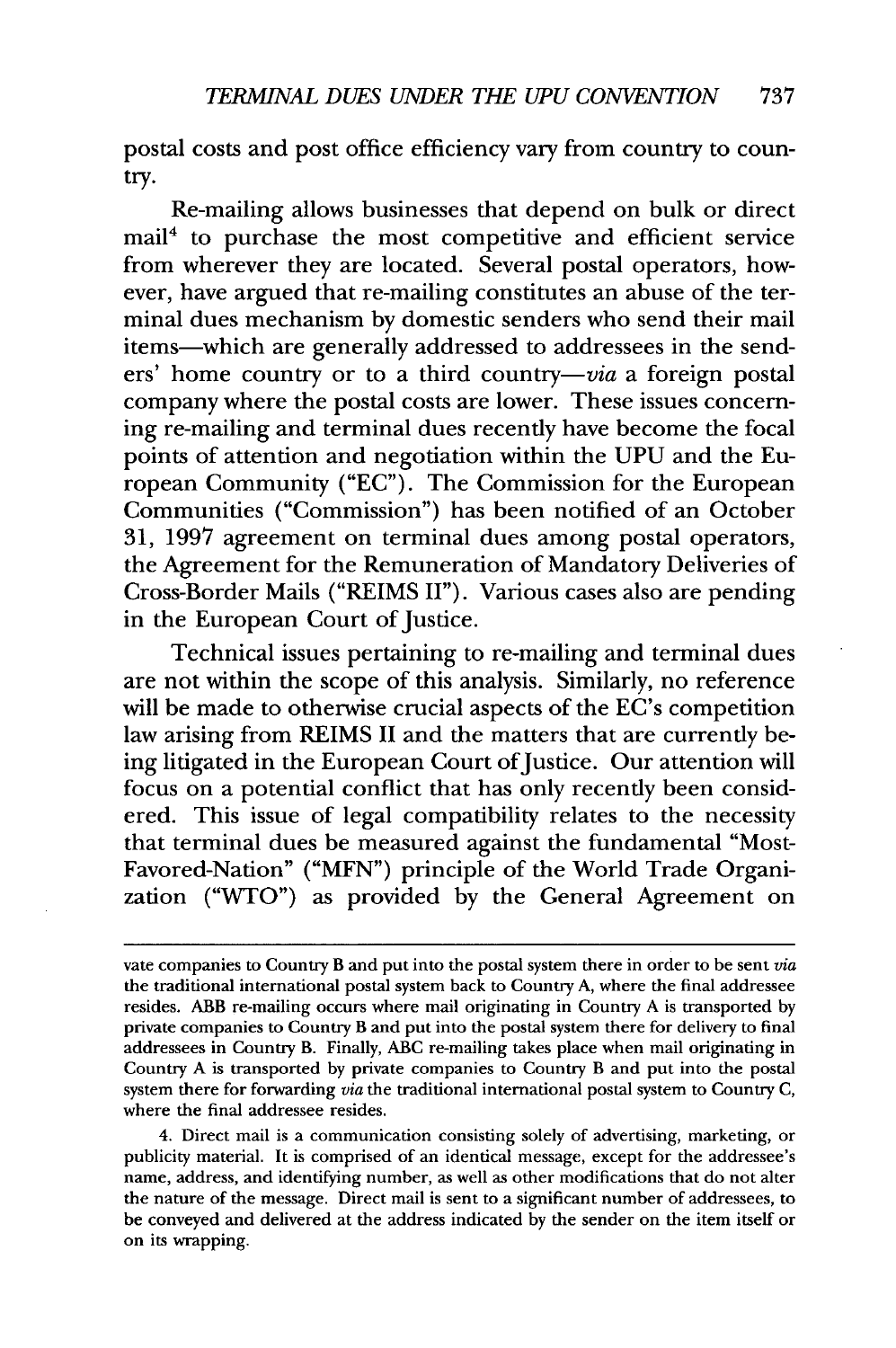Trade in Services ("GATS") **. 5**

#### *I. THE GENERAL AGREEMENT ON TRADE IN SERVICES*

The 1994 **GATS** forms part of Annex **1** to the WTO Agreement $6$  and is a binding international agreement for all WTO Members. It establishes a multilateral framework of principles and rules to govern trade in services and commitments to liberalize existing barriers to trade and investment services. The **GATS** is modelled after the General Agreement on Tariffs and Trade,7 but the only fundamental obligation that the **WTO** Members have undertaken with respect to all services is that of the MFN treatment.<sup>8</sup> The commitments that individual Members list in their Schedules determine the majority of **GATS** obligations.

The **GATS** consists of three main elements. The first element is a basic framework Agreement and includes the general obligations and disciplines. The second element consists of a number of Annexes to the Agreement that establish special or different rules for particular types of services. The third element consists of Schedules that set out each Member's specific market access concessions.9

The fundamental obligations under the Agreement are split between Parts II and III of the **GATS.** The disciplines found in Part II, "General Obligations and Disciplines," generally apply to

<sup>5.</sup> General Agreement on Tariffs and Trade-Multilateral Trade Negotiations (The Uruguay Round): General Agreement on Trade in Services, Dec. **15, 1993, 33** I.L.M. 44 (1994) [hereinafter **GATS].**

**<sup>6.</sup>** General Agreement on Tariffs and Trade-Multilateral Trade Negotiations (The Uruguay Round): Agreement Establishing the Multilateral Trade Organization [World Trade Organization], Dec. **15, 1993, 33** I.L.M. **13** (1994).

**<sup>7.</sup>** General Agreement on Tariffs and Trade, Oct. **30,** 1947, **61 STAT. A-3, 55 U.N.T.S. 187.**

**<sup>8.</sup>** In general, Most-Favoured-Nation Treatment **("MFN")** is trade treatment accorded to the nation that is treated most favorably. The General Agreement on Trade in Services ("GATS") states, "[w]ith respect to any measure covered **by** this Agreement, each Member shall accord immediately and unconditionally to services and service suppliers of any other Member, treatment no less favourable than that it accords to like services and service suppliers of any other country." GATS, *supra* note **5,** art. II, 1, **33** I.L.M. at 49. The interpretation of this provision is based on guidelines offered by similar exercises conducted in the past with respect to MFN and MFN-type obligations of the General Agreement on Tariffs and Trade.

<sup>9.</sup> The basic framework Agreement itself does not provide for market access to any particular service sector. Specific market access commitments only result from each Member's GATS Schedule.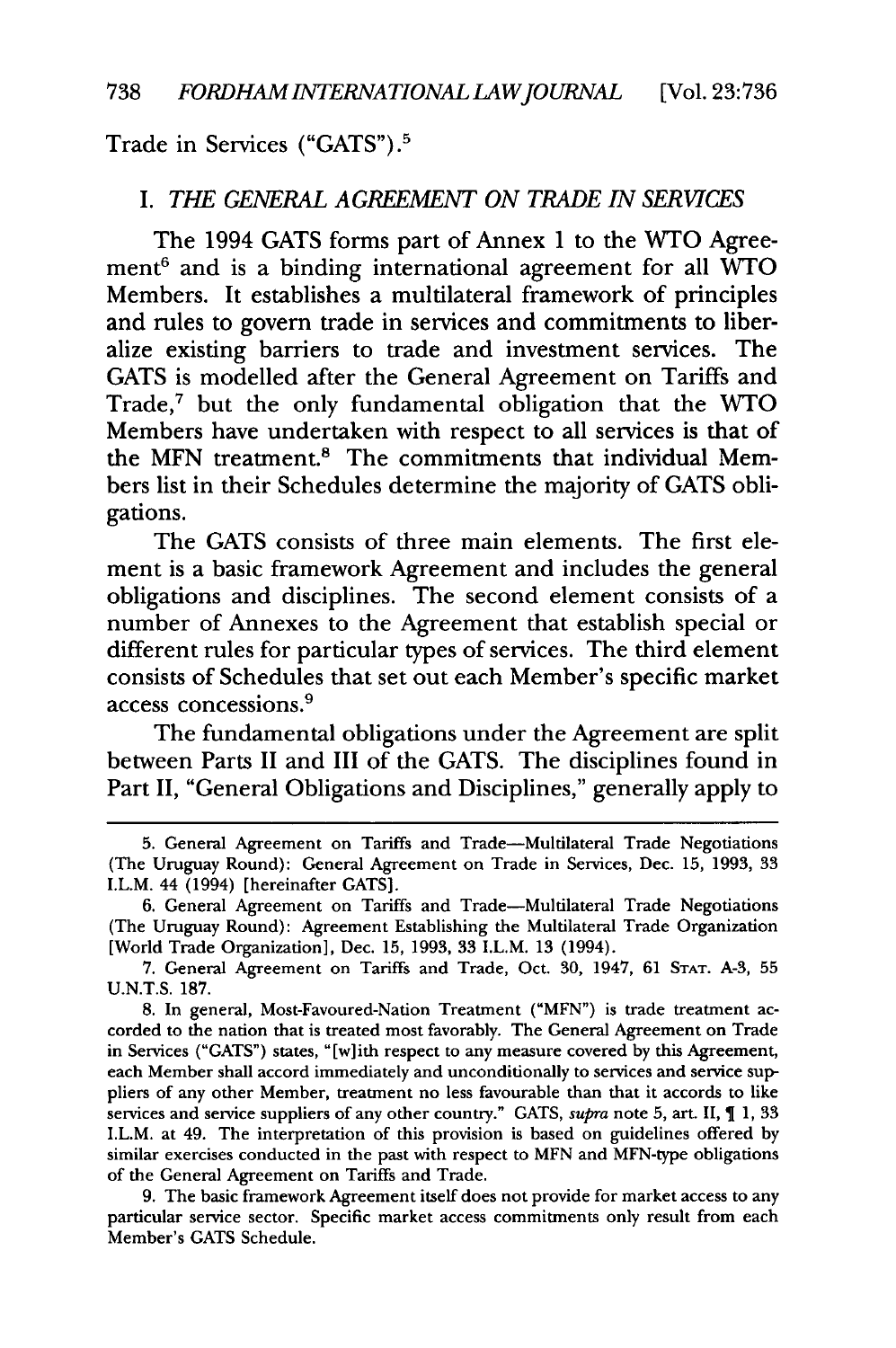all services covered by the GATS, regardless of whether a Member has listed any specific service sector concession in its Schedule. The provisions of Part III, "Specific Commitments," apply only to those service sectors expressly mentioned in a Member's Schedule.<sup>10</sup>

Articles I and XXVIII of the GATS provide definitions relating to the scope of the Agreement. The GATS applies to those measures **by** Members affecting trade in services. Trade in services is the supply of a service from each of the following: (1) the territory of one Member into the territory of any other Member (cross-border supply); (2) in the territory of one Member to the service consumer of any other Member (consumption abroad); (3) by a service supplier of one Member, through commercial presence in the territory of any other Member (commercial presence); (4) or by a service supplier of one Member, through presence of natural persons of a Member in the territory of any other Member (presence of natural persons).

The term "services" includes any service in any sector, except for services supplied in the exercise of a governmental authority. The exception is defined as any service that is supplied neither on a commercial basis, nor in competition with one or more service suppliers. For purposes of the GATS, "measures by Members" are those taken by central, regional, or local governments and authorities, and by non-governmental bodies exercising powers delegated by such authorities.

Non-governmental measures and practices by private individuals or legal persons are outside the scope of the GATS. Certain restrictive business practices of service suppliers that restrain competition and indirectly restrict trade in services, however, are covered by Article IX of the GATS. This is the case for those monopolies and exclusive services suppliers that are either authorized or formally established by a  $\overline{W}TO$  Member in a way that substantially prevents competition in a particular service sector.

Article I of the GATS provides that governmental measures need not restrict trade in services, but merely affect it.<sup>11</sup> A "measure" is any measure by a Member, whether in the form of a law, regulation, rule, procedure, decision, administrative action, or

<sup>10.</sup> Under the GATS, each Member need only grant market access and national treatment to the services sectors of its choosing.

<sup>11.</sup> *See* GATS, *supra* note 5, art. I, 1, 33 I.L.M. at 49.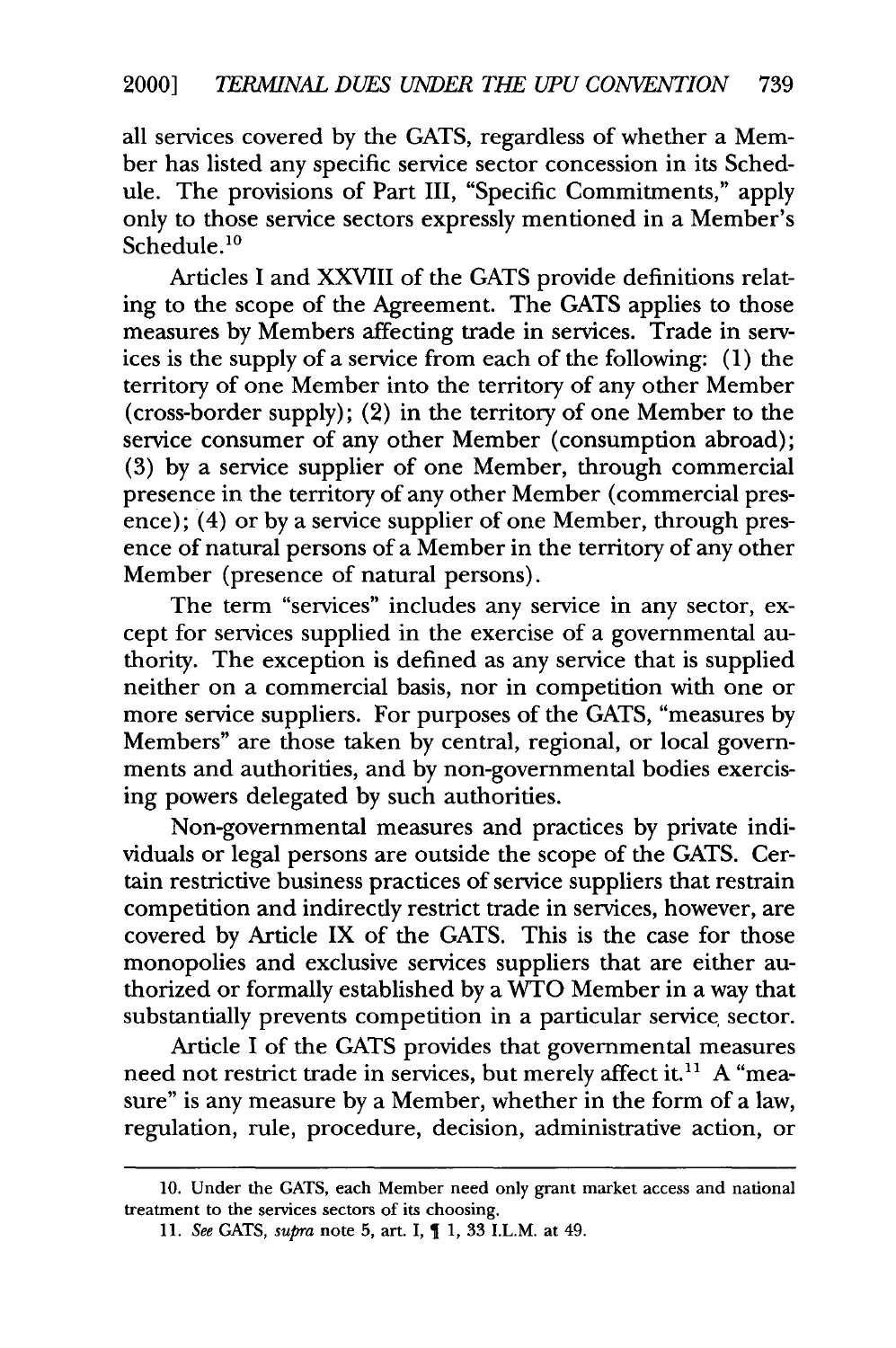any other form. The use of the term "affecting" reflects the intent of the drafters to give a broad scope of application to the GATS. The reach of the GATS is therefore widened to governmental measures that directly or indirectly impact provisions of services.

#### II. *THE UNIVERSAL POSTAL UNION*

The UPU, with headquarters in Berne, Switzerland, is the specialized institution of the United Nations that regulates the universal provision of postal services.<sup>12</sup> The Union has 189 member countries. The Constitution of the UPU<sup>13</sup> is the fundamental act containing the organic rules of the Union. It is a diplomatic act that is ratified by the competent authorities of each member country. The Constitution need not be renewed for each Congress. Amendments to it can only be made in Congress and are recorded in an Additional Protocol that is also subject to ratification.

The provisions relating to the application of the Constitution of the UPU and the operation of the Union are contained in the General Regulations of the UPU. The Universal Postal Union Convention<sup>14</sup> ("UPU Convention") and its Detailed Regulations provide the common rules applicable to the international postal services and the provisions concerning the letter-post services. They are binding on all member countries. Special Agreements and their Detailed Regulations govern branches of the international postal service other than the letter-post. They are only binding on those countries that are parties to the Agreements.

The Detailed Regulations of the UPU Convention are not treaties. They are agreements concluded at the postal administration level. The 1994 Seoul Congress transferred the power of enacting and amending the Detailed Regulations to the Postal Operations Council.

<sup>12.</sup> Postal services are the services involving the clearance, sorting, transport, and delivery of postal items.

<sup>13.</sup> Constitution of the Universal Postal Union, July 10, 1964, 16 U.S.T. 1291, 611 U.N.T.S. 7, [hereinafter UPU Constitution].

<sup>14.</sup> Universal Postal Union Convention, July 11, 1952, *reprinted in* MANUAL OF THE UNIVERSAL POSTAL CONVENTION 1.1 (International Bureau of the Universal Postal Union 1995), *available in <http://www.upu.int/manuals/an/Convention/conven*tion.pdf> (on file with the *Fordham International Law Journal).*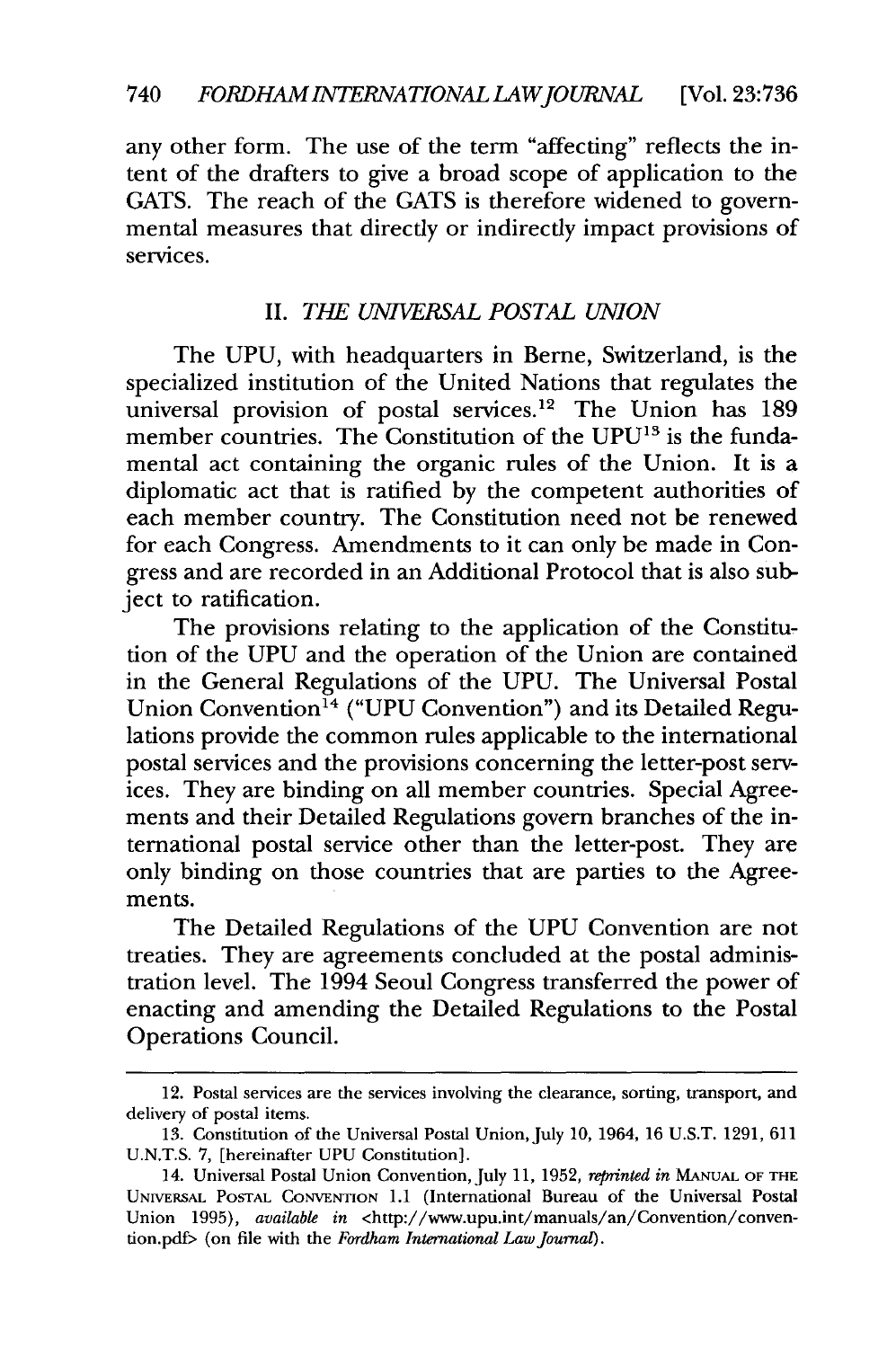The UPU holds a Congress every five years to review the UPU Convention and its framework for the operational relations between the various national postal administrations. Under the UPU Convention, the members of the UPU agree to provide domestic delivery services for incoming cross-border mail.<sup>15</sup>

### III. *APPLICABILITY OF THE GATS TO THE POSTAL SECTOR AND TO SPECIFIC AGREEMENTS BETWEEN POSTAL OPERATORS*

Postal services are deemed to be covered by the GATS even if, in light of the definition the GATS gives to "measures by Members," the services provided by those postal operators that are still governmental monopolies would seem to fall within the exercise of governmental authority as defined by Article I of the GATS.16 Postal operators are governmental monopolies only in some countries. In others they have been fully or partly privatized, or they may compete with private commercial operators in some of their service areas. The postal operators are often charged with the obligation of providing universal service and are granted a monopoly (the reserved area) to be able to afford it.

The issue of whether postal services fall under the GATS cannot be clearly and affirmatively resolved by mere reference to the Agreement and by interpreting its provisions. Nevertheless, the GATS can definitely be considered to cover the bulk of the services offered in the postal sector. In this respect, the UPU has expressly stated that the "GATS applies to postal services."17

A different question is whether the GATS applies to specific agreements between postal operators, such as terminal dues agreements. In these cases, the answer will first depend on the specific service covered by the Agreement. It will also depend on whether the particular service is neither supplied in the exer-

<sup>15.</sup> With respect to the scope and objectives of the Union, Article 1 of the UPU Constitution provides that "The countries adopting this Constitution comprise, under the title of the Universal Postal Union, a single postal territory for the reciprocal exchange of letter-post items. Freedom of transit is guaranteed throughout the entire territory of the Union." UPU Constitution, *supra* note 13, art. 1, 16 U.S.T. at 1294, 611 U.N.T.S. at 64.

<sup>16.</sup> *See* GATS, *supra* note 5, art. I, 3(c), 33 I.L.M. at 49 ("A service supplied in the exercise of governmental authority means any service which is supplied neither on a commercial basis, nor in competition with one or more service suppliers.").

<sup>17.</sup> *See* UPU CA 1998-Doc.17, point 2.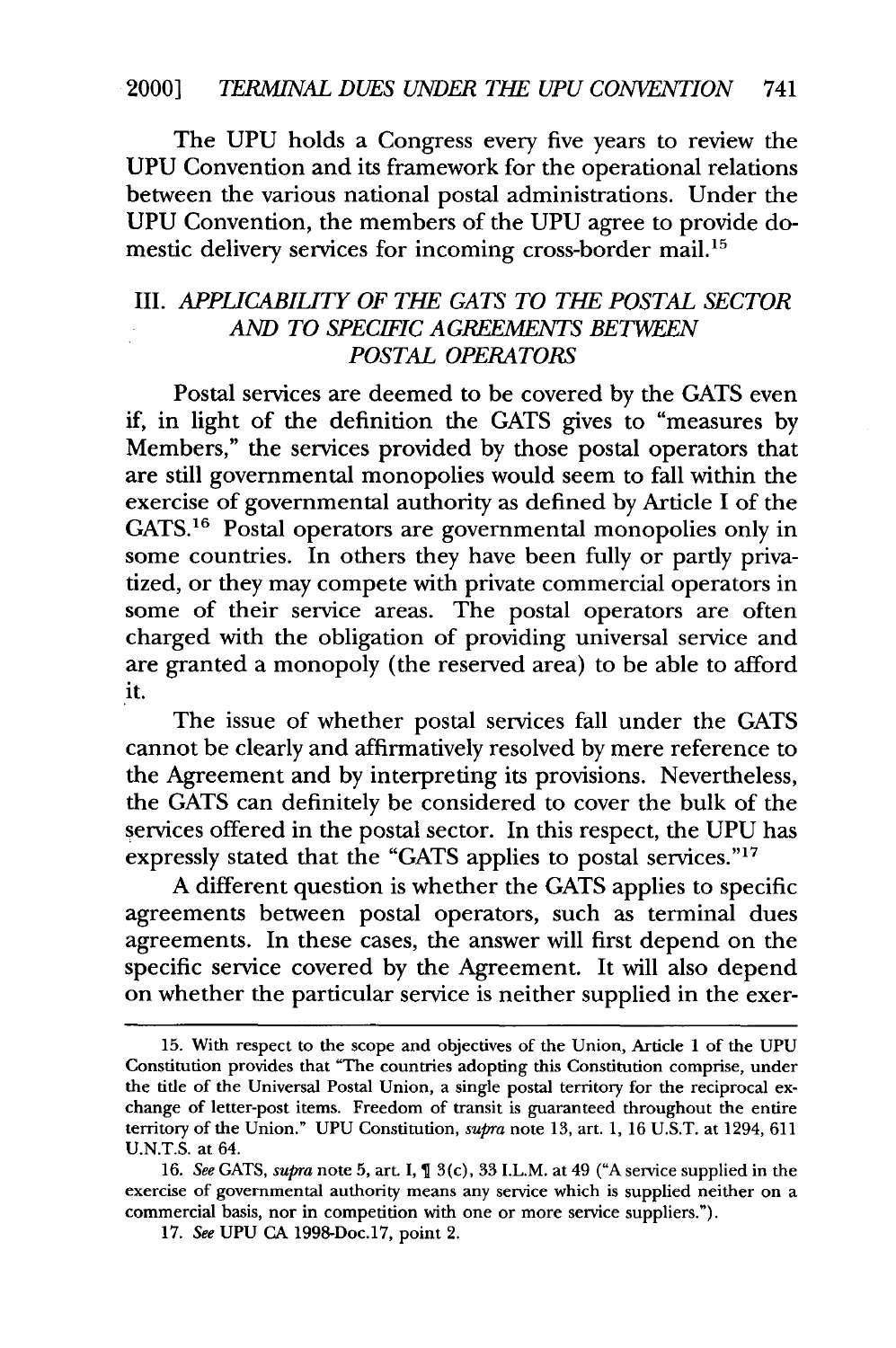cise of governmental authority, nor in competition with one or more service suppliers. As mentioned above, some of these agreements are not concluded directly by the Member countries' respective governments, but rather by their postal operators. Consequently, there seems to be a number of arguments on both sides regarding the question of whether, for example, terminal dues are private arrangements outside the scope of governmental measures, as provided by the GATS.

Continuing with the terminal dues example, it seems appropriate to refer to a January 1999 working note<sup>18</sup> by the Commission. This document reached the conclusion that there are two possibilities for terminal dues under the GATS. First, they "could be considered out of the scope of GATS if they are payments between operators and therefore they are not measures of a Member in the GATS.""9 Second, "it could nevertheless be argued that since terminal dues are negotiated between WTO Members in the UPU, the GATS may apply to them."20

We have seen how the GATS broadly defines the concept of a governmental measure to include action "in the form of a law, regulation, rule, procedure, decision, administrative action, or any other form."<sup>21</sup> At other levels, the assumption that GATS obligations apply to terminal dues is clearly grounded in their classification as governmental measures. For example, the UPU's Postal Operations Council clearly stated that "compliance with the WTO's Most-Favoured-Nation requirement would prevent members from applying different terminal dues based on the country of origin of mail,  $\frac{1}{2}$  and reached the conclusion that several regional terminal dues proposals would have conflicted with the MFN principle. This approach presupposes the applicability of the GATS to terminal dues arrangements.

It is officially the Member governments, on behalf of the individual postal operators, that agree to and are bound by the terms of the UPU Convention. Their agreement is expressed through acts that amount to governmental measures and that

**<sup>18.</sup>** *Working Note on Postal/Courier Services Regarding the Preparation on GATS 2000,* DG1/M1/UK D(99), January 25, 1999.

<sup>19.</sup> *Id.*

<sup>20.</sup> *Id.*

*<sup>21.</sup> See* GATS, *supra* note **5,** art. XXVIII, (a), 33 I.L.M. at 65.

<sup>22.</sup> UPU Postal Operations Council Document, World Round Table on Terminal Dues, Geneva, February 3-4, 1999, **CEP** TR 1999.1-Doc.1.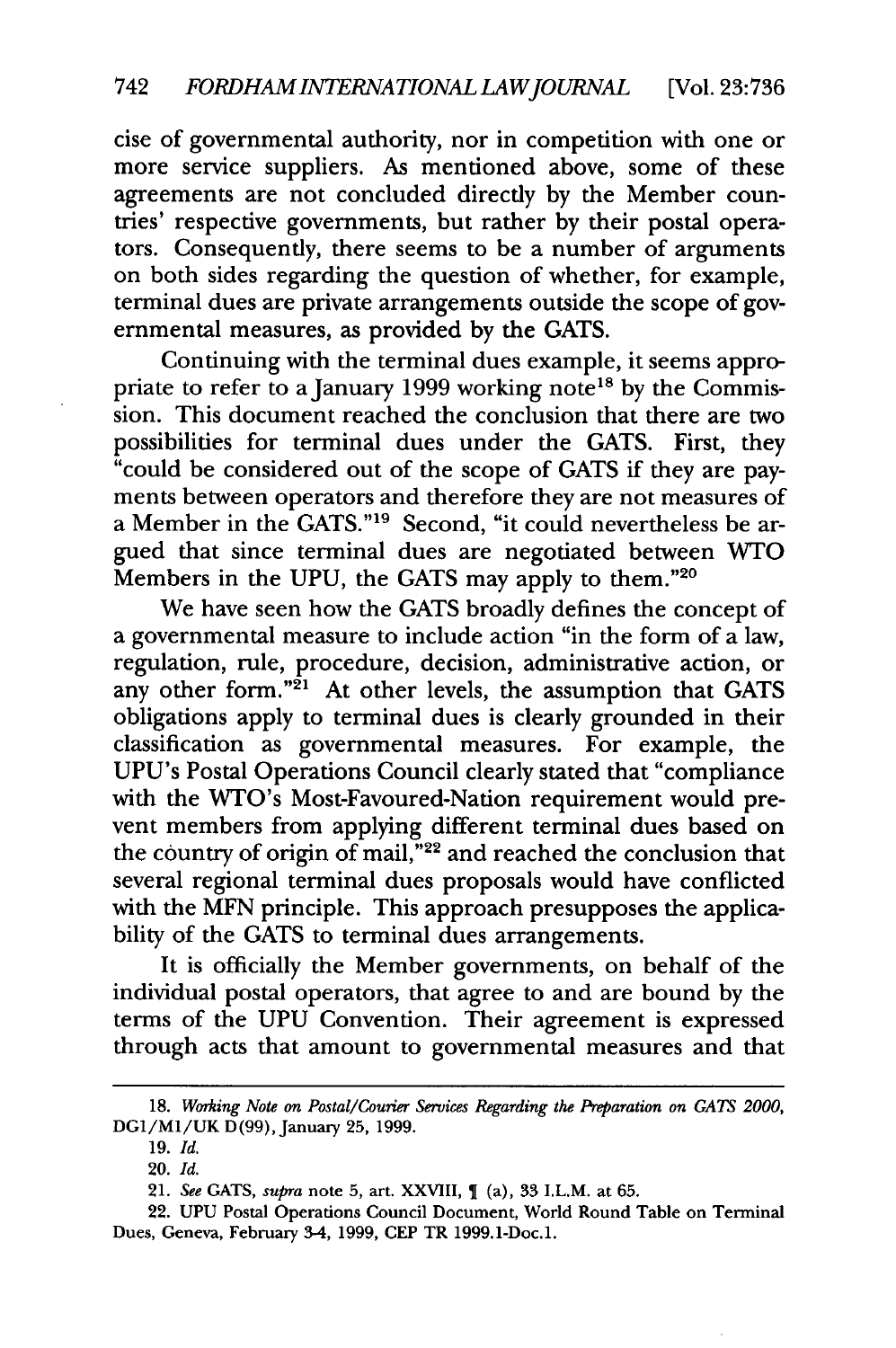undermine the possible argument that the arrangements established in the **UPU** framework are the results of postal operators acting in non-governmental capacities. In the example of the terminal dues arrangement, this approach leads to the conclusion that the terminal dues regime, whether global or regional, falls within the scope of applicability of the **GATS.**

For this reason, some legal instruments and mechanisms agreed upon under the **UPU** Convention might be legally incompatible with certain rules and provisions of the **GATS.** Our analysis will limit itself to those provisions of the **UPU** Convention that offer clear examples of this danger.

### **IV.** *TERMINAL DUES UNDER THE UPU CONVENTION* **AN** *THE GATS: POSSIBLE CONFLICTS OF LAW*

Prior to **1969,** postal administrations did not directly compensate each other for the delivery of international mail since it was assumed that each mail item generated a reciprocal response, resulting in a broad balance of traffic. This assumption of equilibrium became obsolete, however, as imbalances developed and sharp differences in postal operators' costs and efficiency were highlighted.

The **UPU** reacted to these developments in **1969 by** introducing a mechanism that provided remuneration for the costs of handling and delivering cross-border mail in the country of destination. The fees that must be paid for these services are commonly referred to as "terminal dues." The method used consisted of fixing a rate per kilogram that was the same for all postal operators concerned.

In practice, however, this system proved to be unsatisfactory because it did not properly reflect the cost structures of the individual operators. Furthermore, it was inherently flawed since it ignored the real cost of delivery. For example, such a mechanism could not account for the fact that it is cheaper to deliver one item of mail weighing one kilogram than fifty letters weighing twenty grams each.

These inadequacies led the postal administrations of several countries to call for changes. **A** number of European countries worked out a different formula in the framework of the European Conference of Postal and Telecommunications Administrations. This was only one step forward, but no effective and relia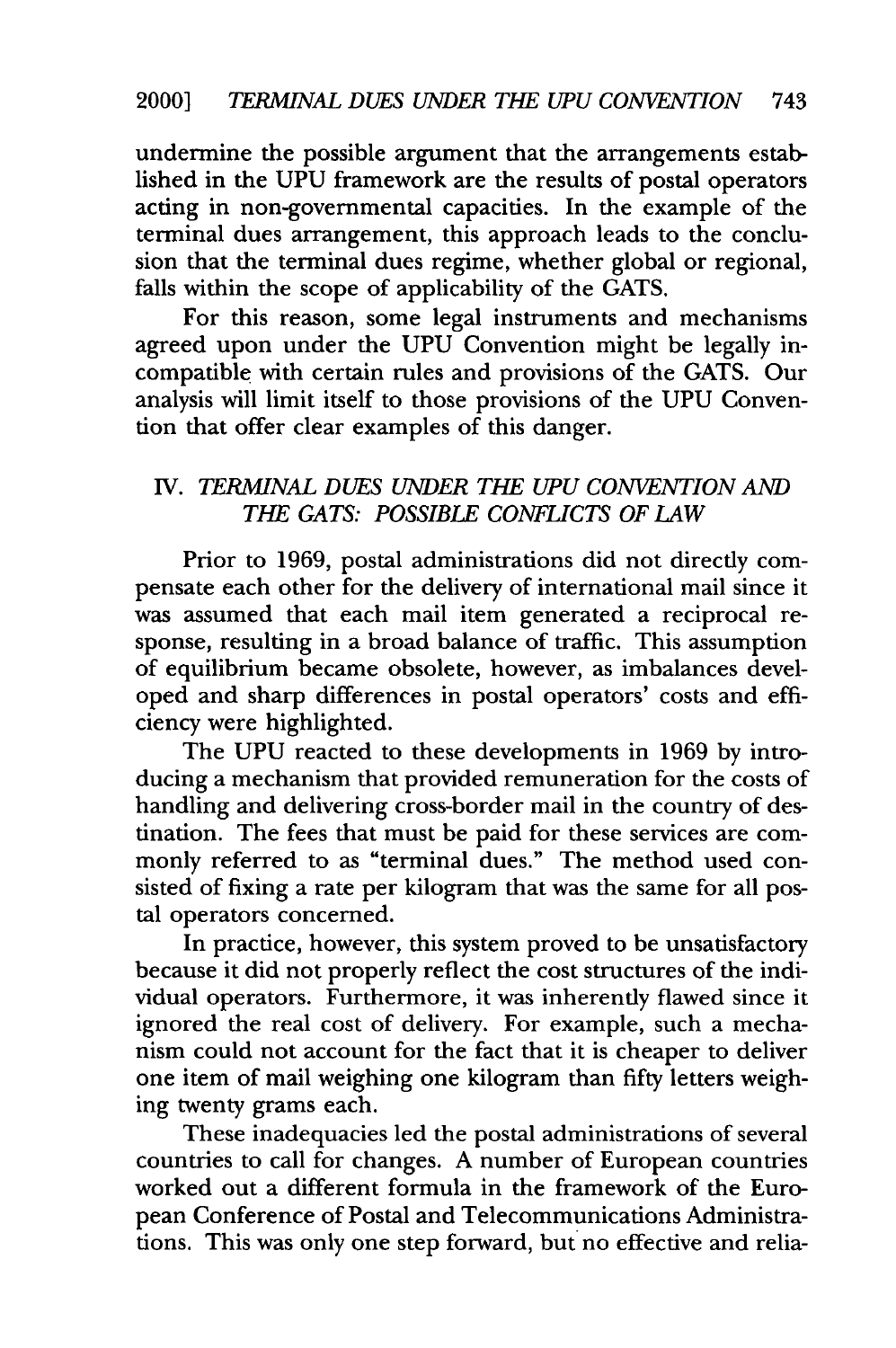ble system ever resulted. At the EC level, several public postal operators entered into two subsequent REIMS agreements, REIMS I in 1995 and REIMS II in 1997. REIMS I linked the terminal dues to domestic tariffs on a European-wide basis and REIMS II introduced a system of quality-of-service standards used to calculate the terminal dues.

Two articles of the UPU Convention deserve careful analysis to determine whether their provisions might be in conflict with WTO principles or with specific rules of the GATS. They are Article 25 on "Posting Abroad of Letter-Post Items" (which concerns issues of re-mailing) and Article 49 on "Terminal Dues."

Paragraphs 1 through 3 of Article 25 of the UPU Convention allow for a postal administration to refuse to forward or deliver the so-called "ABA re-mailing" letter-post items. In particular, Article 25 provides that "[a] member country shall not be bound to forward or deliver to the addressee the letter-post items which senders residing in its territory post or cause to be posted in a foreign country with the object of profiting by the more favourable rate conditions there."<sup>23</sup> Furthermore, "[t]he administration of destination may claim from the sender and, failing this, from the administration of posting, payment of the internal rates."24 Paragraph 4 of Article 25 provides that a member country C has the right to refuse to forward or deliver the "bulk re-mail" posted in country B by residents of country A, should an appropriate remuneration at the rate normally paid by country A, but not at the lower rate paid by country B, not be made.

Article 49 of the UPU Convention deals with terminal dues and contains a number of provisions that would seem to be in conflict with the GATS. In particular, paragraph 3 of Article 49 appears to grant preferential treatment to developing countries in relation to the so-called "revision mechanism."<sup>25</sup> Similarly, paragraph 6 provides that "[a] ny administration may waive wholly or in part the payment provided for under 1,<sup>"26</sup> *i.e.*, the terminal dues, while paragraph 7 stipulates that "[t] he administrations concerned may, by bilateral or multilateral agreement,

<sup>23.</sup> Universal Postal Convention, *supra* note 14, art. 25,  $\P$  1.

<sup>24.</sup> Id. 1 3.

<sup>25.</sup> *Id.* art. 49, 1 3.

<sup>26.</sup> *Id.* art. 49, 1 6.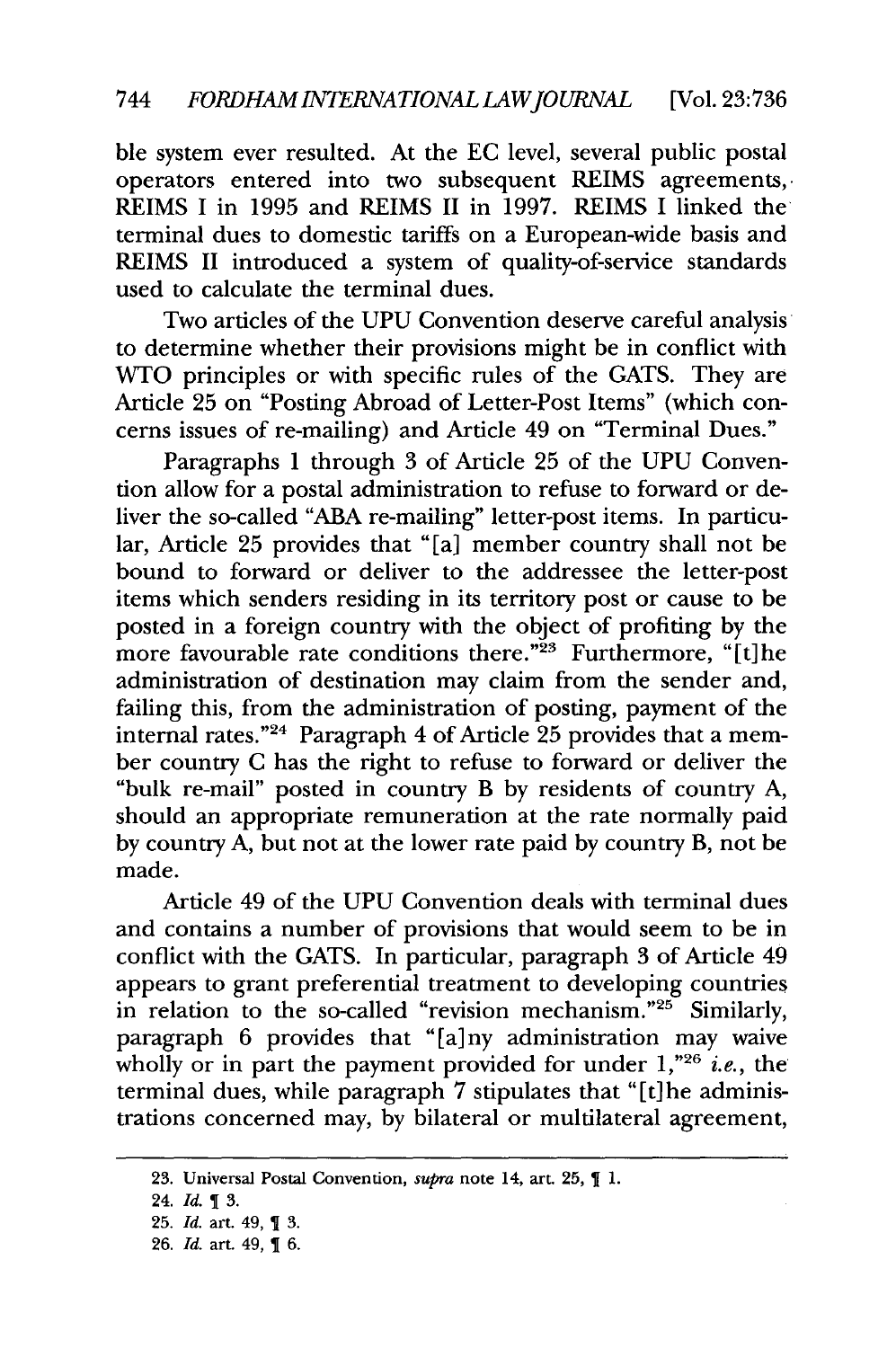apply other payment systems for the settlement of terminal dues accounts."<sup>27</sup> The issues of compatibility of these two articles of the UPU Convention with the GATS are easily identifiable and trigger the question of whether this conflict of law can be cured by reference to general principles of international law, by agreement at the WTO or UPU level, or, eventually, through recourse to WTO dispute settlement procedures.

In particular, Article 25 of the UPU Convention seems to be inconsistent with GATS Article II on the MFN Treatment and with Article VIII on Monopolies and Exclusive Service Suppliers. In fact, although the right for a postal administration to refuse, under Article 25 of the UPU Convention, to forward or deliver **"ABA** re-mailing" letter-post items is optional, and seemingly not per se in contrast with GATS, it may infringe the MFN principle insofar as, in absence of any justification, country X could exercise its right of refusal with respect to country Y and not towards country Z. Such discrimination, even if merely theoretical, would be clearly inconsistent with WTO and GATS rules. Furthermore, if Article 25 were to be used by a WTO Member's public postal operator to refuse re-mail, then it could conflict with GATS Article VIII, which prohibits abuse of **a** dominant position by monopolists outside the area of reserved services.<sup>28</sup>

Similarly, exercise of the right provided for by paragraph 4 of Article 25 would prove inconsistent with the MFN principle and would amount to a breach of WTO and GATS commitments. In fact, if country Z only allowed re-mailing from residents of X, it would unjustifiably discriminate between countries X and Y. This difference in treatment would not be based on costs, but instead simply would depend on the status of a country as a re-mailer.

With respect to the preferential treatment that Article 49 of the UPU Convention grants to developing countries, it should be noted that the GATS does not provide an exception to MFN based on developing country status. Therefore, the UPU Convention can be interpreted as granting industrialized countries

<sup>27.</sup> *Id.* art. 49, 7.

<sup>28.</sup> *See* GATS, *supra* note 5, art. VIII, 2, 33 I.L.M. at 54 (providing that where monopolist or exclusive service provider competes "either directly or through an affiliated company, in the supply of a service outside the scope of its monopoly rights and which is subject to that Member's specific commitments, the Member shall ensure that such a supplier does not abuse its monopoly position").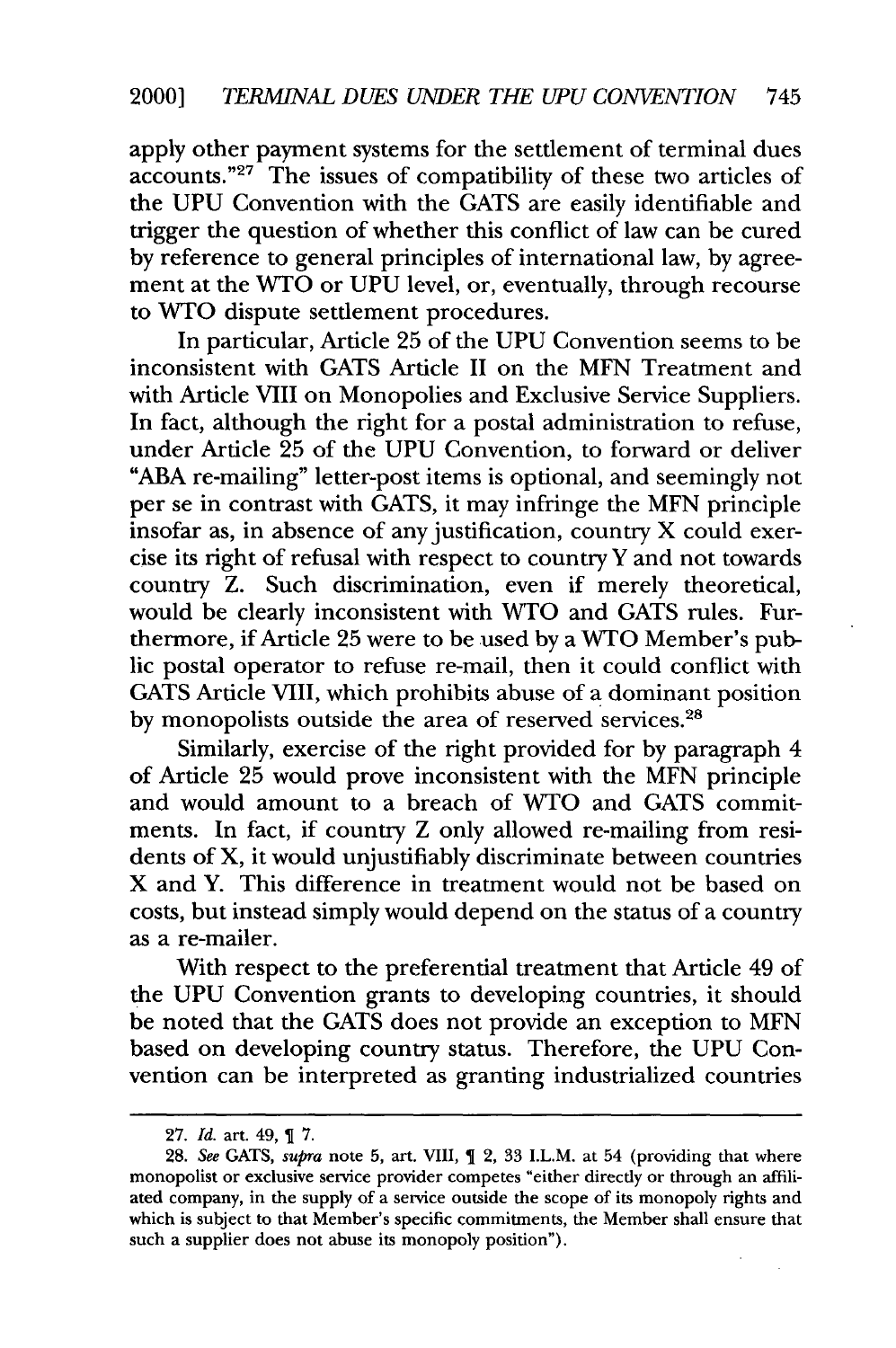treatment that is less than favorable than that for developing countries. For this reason, this mechanism is another violation of the MFN principle and of WTO law.

Along the same lines, paragraphs 6 and 7 of Article 49 are potential infringements of GATS Article II, regarding MFN treatment, insofar as an administration may waive the payment of the terminal dues with respect to one country wholly or in part. Furthermore, they are potential infringements to the extent that the administration concerned may, by bilateral or multilateral agreement, apply other payment systems for the settlement of terminal dues accounts, again with respect to a specific country or group of countries. These acts would clearly amount to unjustified discrimination and would put the UPU Convention in conflict with the GATS and WTO law.<sup>29</sup>

#### *V. ISSUES OF PUBLIC INTERNATIONAL LAW*

In 1998, the UPU produced a document<sup>30</sup> ("UPU Memo") regarding the obligations arising from the GATS in the international postal context. The fundamental issue addressed by the UPU in its memorandum was the legal relationship existing between the GATS and the UPU Convention. The UPU Memo referred to possible incompatibilities between GATS provisions and Articles 25 and 49 of the UPU Convention. The Memo reached the conclusion that, "in case of conflict between international treaties, it should be noted that the most recent agreements generally prevail over older ones; similarly, special provisions prevail over general ones."<sup>31</sup> These two rules of public international law are, respectively, Article 30 of the Vienna Convention on the Law of Treaties<sup>32</sup> ("Vienna Convention") and the so-called "lex specialis rule."

The first rule is derived from Article 30 of the Vienna Con-

<sup>29.</sup> GATS applies to bilateral or multilateral (regional) terminal dues schemes be- cause such schemes are implemented on the basis of Article 49.7 of the UPU Convention, which is, **by** itself, a governmental measure in the sense of Article I, paragraph 3 of the **GATS.** Since their implementation is conducted pursuant to the authority of a governmental measure, terminal dues schemes would clearly fall within this definition.

**<sup>30.</sup>** "Obligations Arising from the General Agreement on Trade in Services" (Agenda Item **8),** Memorandum **by** the Secretary-General, Dec. **16, 1998, UPU** Document **CA** 1999-Doc. **8** [hereinafter **UPU** Memo].

**<sup>31.</sup>** *Id.*

**<sup>32.</sup>** Vienna Convention of the Law of Treaties, May **23, 1969,** art. **30, 1155 U.N.T.S. 331, 339** [hereinafter Vienna Convention].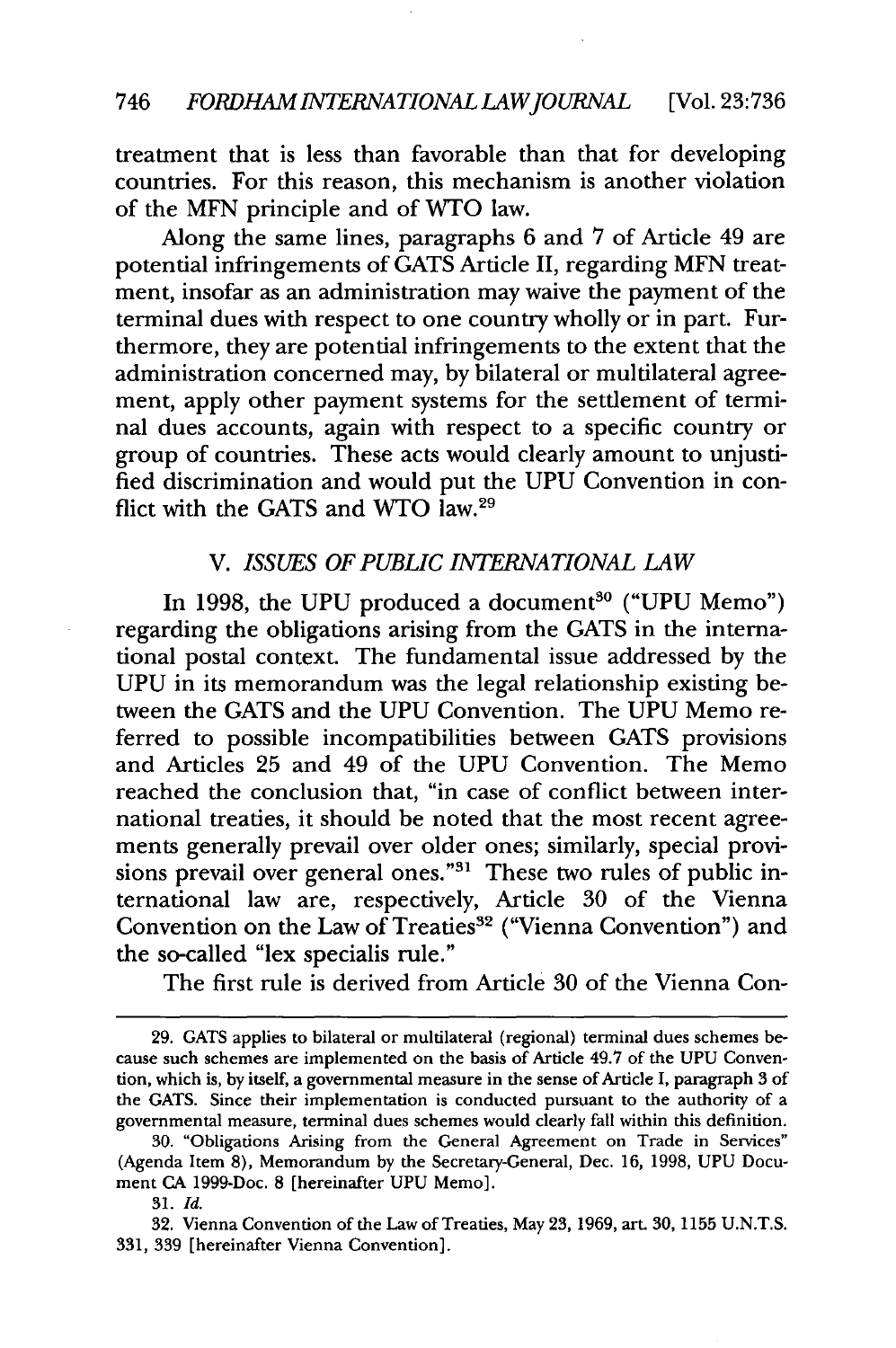vention and broadly states that, with respect to the general question of the relationship of rights and obligations of States parties to successive treaties relating to the same subject matter, the more recent agreement prevails. In the case at hand, it is clear that the subject matter of the two treaties is the same. On one side, in fact, the general principles of the **GATS,** i.e., the **MFN** treatment, apply to governmental measures affecting international postal services; on the other side, the **UPU** Convention is an intergovernmental agreement that also applies to international postal services. Postal services are the partial and exclusive subject matter of both the **GATS** and the **UPU,** respectively.

The result of the application of Article **30** of the Vienna Convention to the relationship between the **GATS** and the **UPU** Convention is that for each **GATS/UPU** Member State, a careful analysis of when its respective rights and obligations under the **GATS** and Congress' most recent revision of the **UPU** Convention were entered into force is necessary. That, along with the fact that not all **UPU** parties are **WTO/GATS** Members, and that both the **GATS** and the **UPU** Convention periodically are revised legal instruments, would make it very difficult to establish, on a country-specific basis, what treaty is most recent.

As for the second rule, the general principle is that when a general and a more specific provision both apply at the same time, preference must be given to the special provision. This rule is not reflected in the Vienna Convention, but is an additional interpretative tool that occasionally is applied in public international law.

In the case of the **GATS/UPU** conflict of law, the "lex specialis rule" is merely supplementary to Article **30** of the Vienna Convention. The first rule therefore must be read in conjunction with the provision of Article 26 of the Vienna Convention. According to Article 26, each treaty must be interpreted "in good faith in accordance with the ordinary meaning to be given to the terms of the treaty in their context and in the light of its object and purpose."<sup>33</sup>

In this regard, the context must be intended as the overall WTO framework of international trade regulation and liberalization. The GATS is one of the backbones of the WTO system, while the UPU Convention, although adhered to by a larger

<sup>33.</sup> *Id.* art. 26, 1155 **U.N.T.S.** at 339.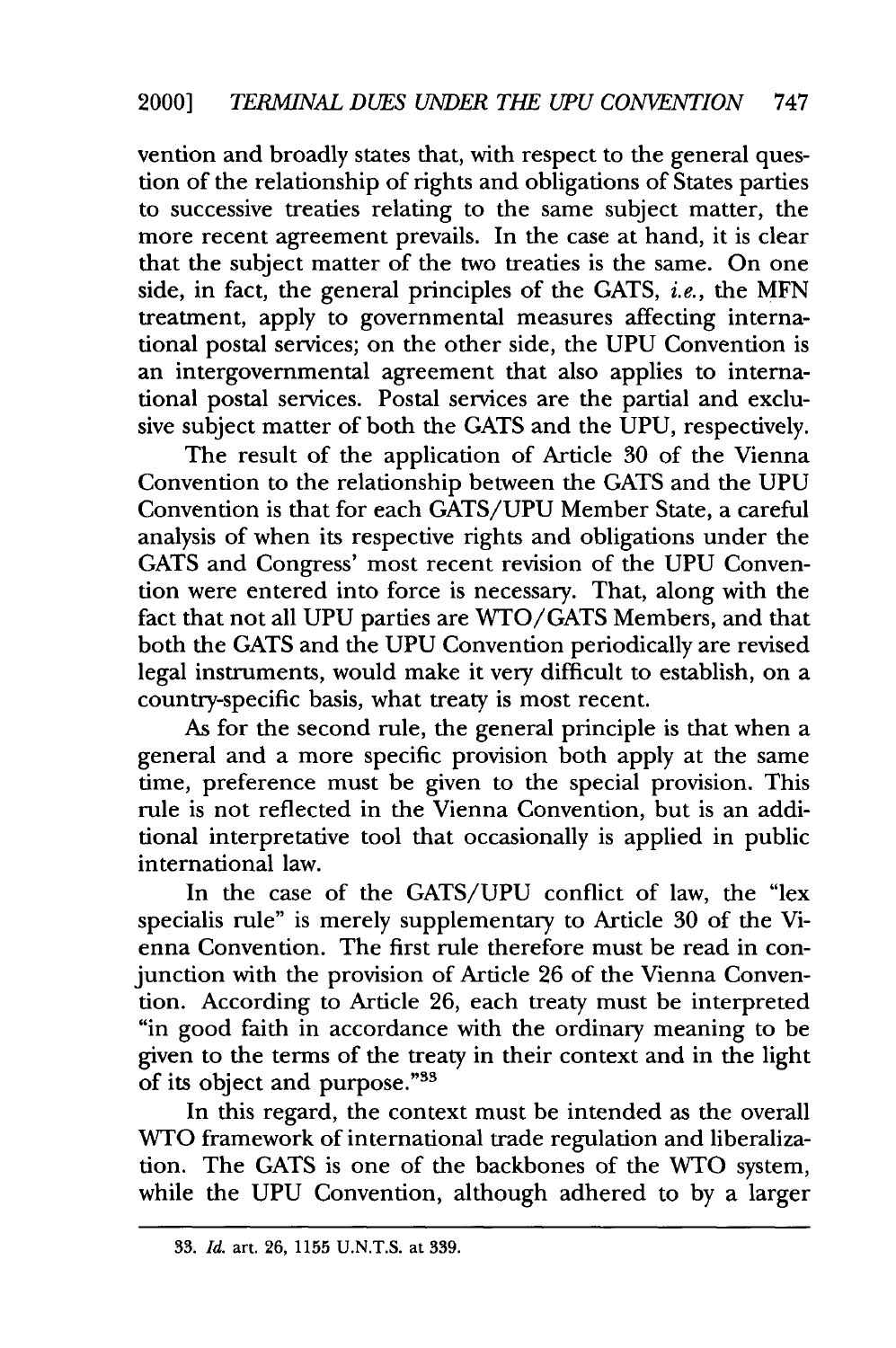number of parties, can be considered as a multilateral agreement that applies only to one major services sector, *i.e.,* the postal services. The UPU purpose is a single objective, *i.e.,* the creation and regulation of a global postal area, while the GATS pursues the establishment of a multilateral framework of principles and rules for trade in all services sectors.

In light of these considerations, it seems natural to reach the conclusion that, insofar as the objects and purposes of the WTO Agreement and the GATS are broader than those of the UPU Convention, WTO and GATS provisions must prevail over the conflicting rules of the UPU. This reasoning is reinforced by the fact that the GATS did not exclude postal services from its global and comprehensive competence, as was done for other sectorial agreements. In this regard, the possibility that some provisions of the UPU Convention be considered special under the "lex specialis rule" and, as such, be given prevalence over those of the GATS, seems a highly improbable conclusion.<sup>34</sup>

#### *VI. LESSONS FROM THE TELECOMMUNICATIONS SECTOR*

Although postal services are very different in nature and in their technological dimension from the telecommunications services, a few considerations can be made with respect to the WTO telecommunications negotiations. Until recently, in most countries of the world, the telecommunications sector operated under a legal monopoly where one or few operators held the exclusive rights to provide telecommunications services. **WTO** negotiations on the liberalization of this sector were only completed in February 1997.

In particular, the liberalization of the telecommunications sector was completed through the publication of a Fourth Protocol attached to the GATS. One of the relevant traits of this process was the circulation of a Reference Paper on regulatory principles. As a result of this Reference Paper, almost all of the countries participating in the negotiations agreed to enter into additional commitments concerning regulatory principles applicable to the sector.

The Reference Paper was drafted and agreed upon as a non-binding legal document. The idea was to get all the differ-

<sup>34.</sup> The UPU Memorandum elaborated upon this argument. *See* UPU Memo, *supra* note 30, 1 25.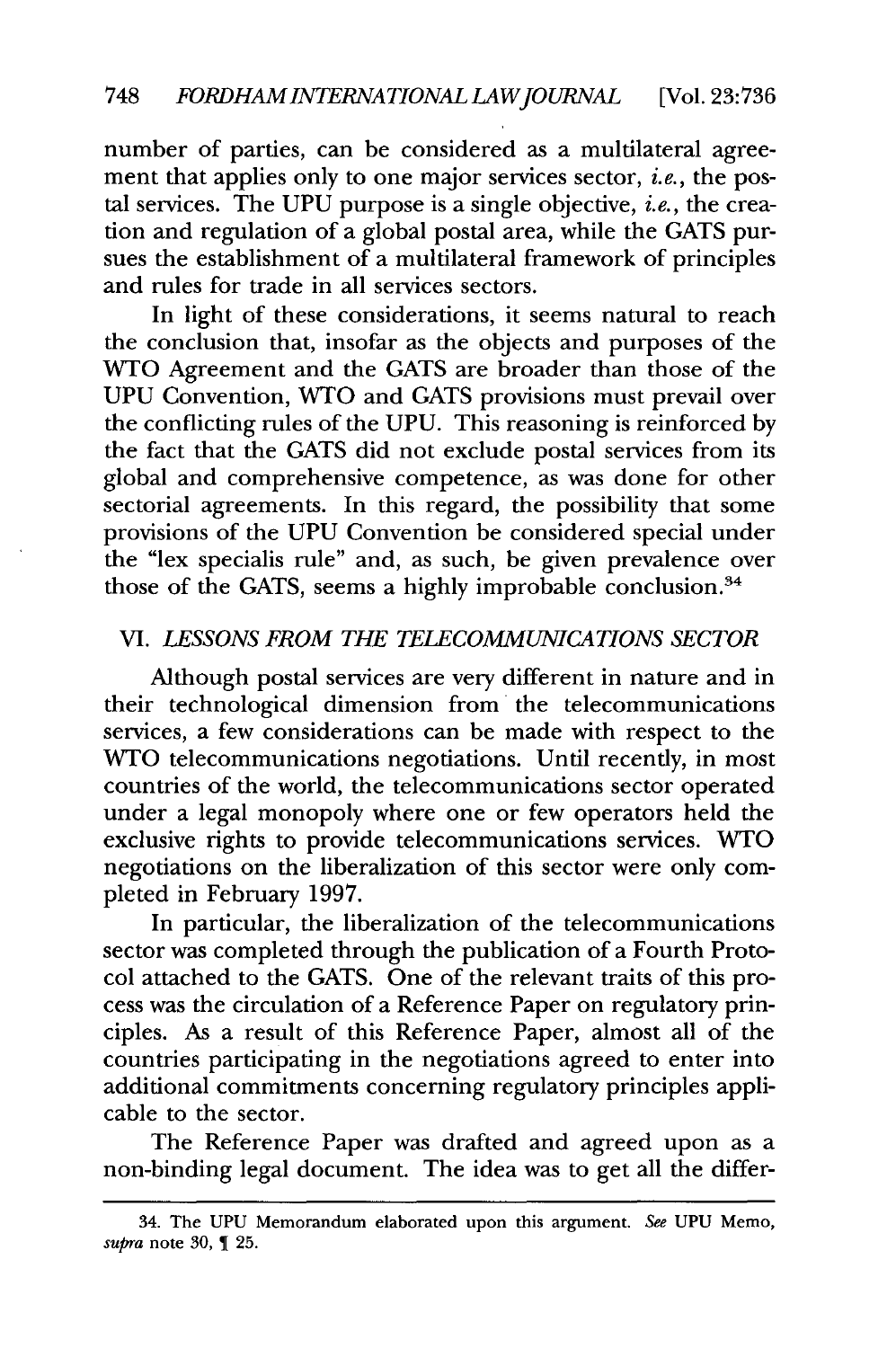ent parties to agree on including, for the first time, pro-competitive regulatory disciplines within the GATS. In fact, because of the special features of the telecommunications markets, the WTO Members involved in the negotiations agreed on the necessity to adopt pro-competitive regulatory rules in order to liberalize the sector.

One of the successful features of the Reference Paper has been its flexibility. In particular, it would have been impossible to agree upon including the Reference Paper directly in an annex on telecommunications services because the WTO Members involved in the negotiations were not politically keen on adopting individual commitments to liberalize the sector if the regulatory principles were to be legally binding. In practice, however, the Reference Paper has been adopted in its entirety, *i.e.,* without amendments or exceptions, by most of the countries that scheduled individual commitments.

It should be noted that while negotiating the Reference Paper, the WTO Members agreed to leave the established system of accounting rates out of the scope of its regulatory principles.<sup>35</sup> In addition, and more importantly, a "gentlemen's agreement" was concluded to ensure that no WTO Member would challenge the accounting rates system in existence at least until the next round of multilateral trade negotiations in services. This approach could probably provide a sensible solution to a possible WTO agreement on postal services that takes into account the particular needs and concerns of postal operators with regard to issues such as re-mailing and terminal dues.

#### *CONCLUSION*

Problems of compatibility between provisions of the UPU Convention and rules of the GATS have started to arise and are

**<sup>35.</sup>** The rationale behind the decision to leave the established system of accounting rates **out of** the scope of the regulatory principles was that even though the accounting rates system contradicts the principles of trade liberalization embodied in the **GATS** and specifically referred to in the Reference Paper, negotiators thought that the mere liberalization of the national markets would automatically lead to the disappearance of the accounting rates system as soon as other carriers would begin providing international service connection outside the scope of the accounting rates system. An automatic transposition of this reasoning to the postal services sector cannot occur because of the sharp differences between the two sectors. It is clear, however, that the postal services sector will eventually need to be granted similar derogations to the GATS liberalization process.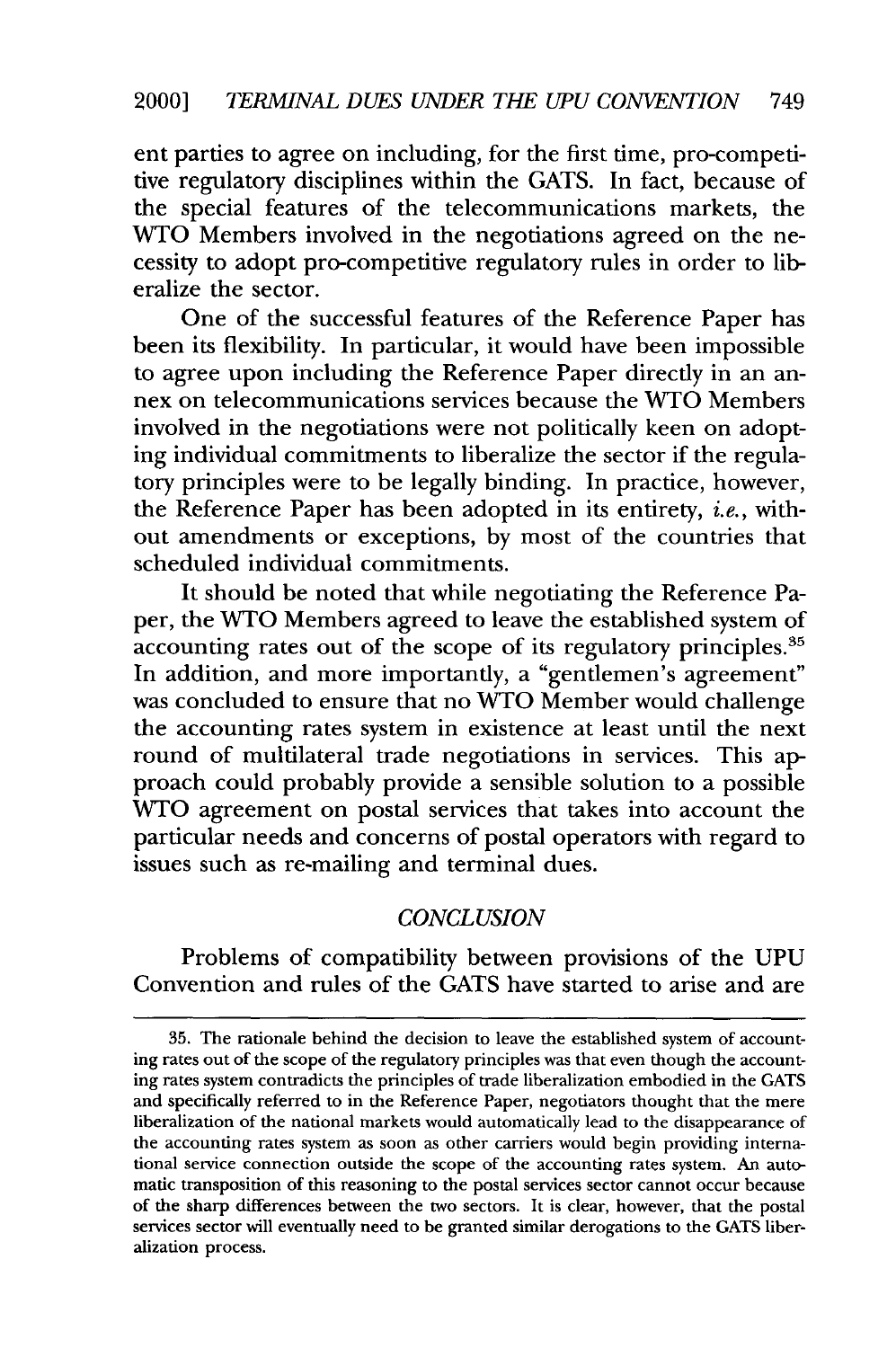bound to become serious issues of negotiation both at the UPU level and during the upcoming GATS 2000 Round of Multilateral Trade Negotiations on services. There might even be the need for litigation under traditional principles of international law to determine which body of rules has competence and priority with respect to postal services. A WTO Member might also decide to refer the matter to a WTO panel operating in the framework of the WTO dispute settlement procedures.

It seems clear from this analysis that there are potential and real conflicts between the two agreements. The easier approach would be for the UPU Congress to introduce a new clause in the revision of the UPU Convention directly addressing its relationship to the WTO Agreement. This would increase legal certainty and provide the WTO with the legal basis and means to achieve a comprehensive and equitable solution to the problems of terminal dues and re-mailing. A realistic and fair solution, in fact, would need to take into account the goals of developing countries and the objective differences in costs and quality of service existing even among industrialized countries.

There are various approaches within the GATS to secure a similar outcome. One possible avenue would be to reach a sort of "gentlemen's agreement," as accomplished in the telecommunications services sector, not to pursue litigation under **WTO** dispute settlement procedures in cases of effective discrimination caused by "WTO-illegal" UPU or bilateral rules on terminal dues and re-mailing. This solution, however, would not be legally sound and would not provide a high degree of reliability.

A more formal and legally binding alternative would be for WTO Members to commit to a "peace clause" similar to the one provided by Article 13 of the Agreement on Agriculture in the area of agricultural subsidization. Such a mechanism has proved quite successful, even though it has not solved the problem, but merely postponed it. The legal security and reliability of such a provision would be, however, much greater than the one offered by a "gentlemen's agreement."

Another approach would be for WTO Members to adopt a specific exception to the MFN principle for postal services and, specifically, to take account of the peculiar aspects of re-mailing and of the necessity for the terminal dues mechanism. This option seems difficult to support, as it would establish a very dan